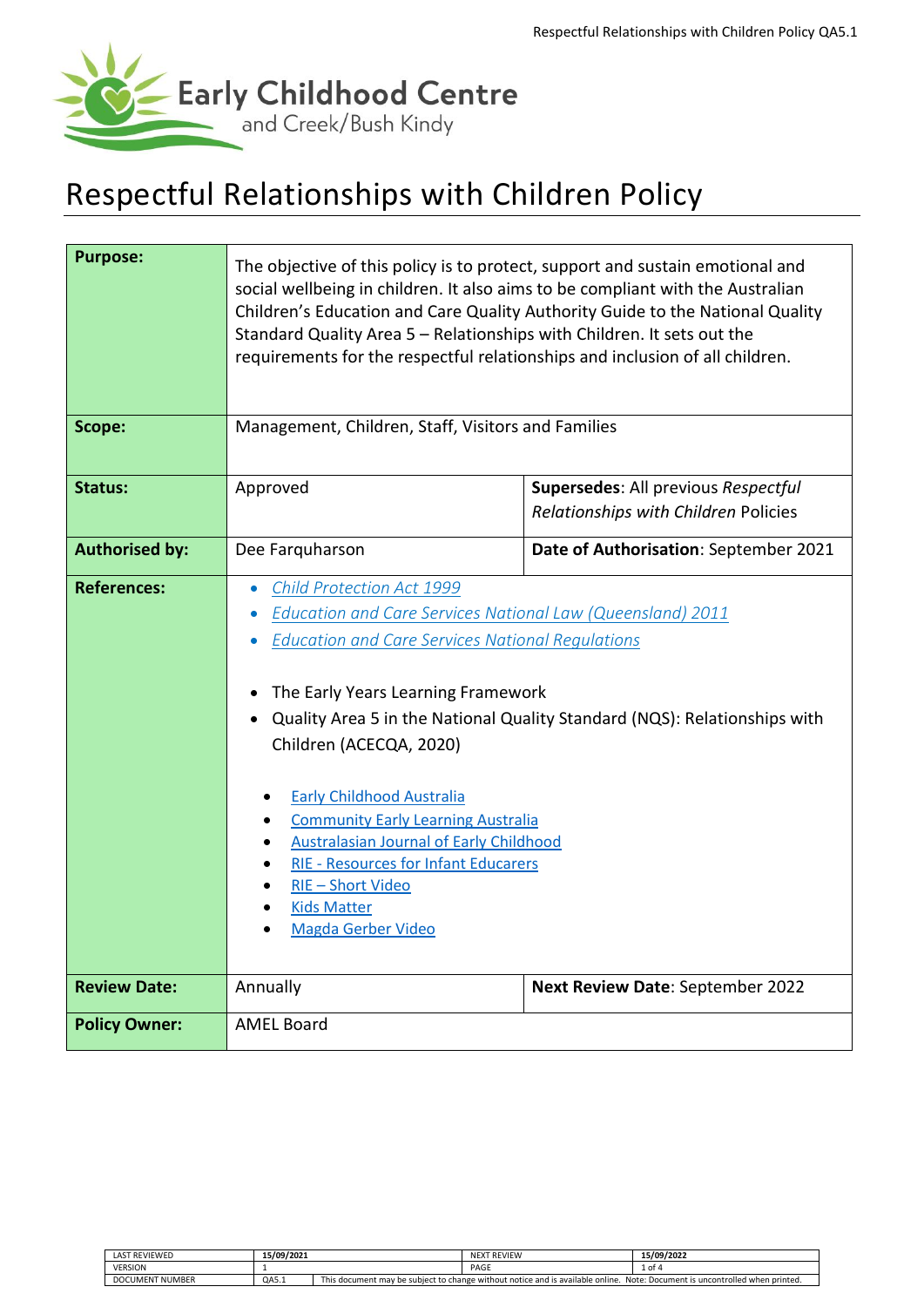

## **RELATIONSHIPS**

Relationships are the foundations for the construction of identity – "Who am I?" "How do I belong?" and "What is my influence?" (EYLF, DEEWR, 2009, p.20)

Within early learning services, many different relationships are negotiated with and between children, educators and families. The way in which these relationships are recognised and sustained, and the way in which they remain visible impacts on how children form their own identity, whether or not they feel safe and supported, and ultimately, their sense of belonging.

The Early Years Learning Framework (EYLF) (DEEWR 2009) highlights educators' relationships with children as central to supporting their learning. Principle 1 in the EYLF is about secure, respectful and reciprocal relationships.

Quality Area 5 in the National Quality Standard (NQS): Relationships with Children (ACECQA, 2020) focuses on two related areas:

- Educators developing and maintaining respectful and equitable relationships with each child (Standard 5.1) and;
- Educators supporting children to build and maintain sensitive and responsive relationships (5.2)

For these reasons and so many more, we aim to encourage and support educators and staff of their services to develop and maintain respectful relationships with children.

### **POLICY INTENTION**

The River School Early Childhood Centre have a Neo Humanist approach towards caring for and educating children. We encourage each service to embrace the Restorative Conversation, Glasser's Choices Theory and, Resources for Infant Educarers (RIE) principles of Respect, Authenticity, Trust, Sensitive Observation, Child Involvement, Safe, Challenging and Predictable Environments, Uninterrupted Opportunities to Play and Explore and, Consistency.

We expect educators to display trust in each child to be an initiator, an explorer, and a self-learner.

# **IMPLEMENTATION**

Relationships between educators and children have significant impacts on the learning that occurs in the early childhood education and care setting and on children's future interactions with other people in different settings. When educators follow the techniques set out through our centre philosophy and other behavioural approaches as previously mentioned, their relationships with children become more about belonging and inclusiveness, which are essential elements in creating a positive sense of individual and community wellbeing.

### **Basic Principles Guiding Educators Interactions with Children**

- **Respect** Educators are expected to not only respect children but demonstrate respect every time they interact with them. Respecting a child means treating even the youngest infant as a unique human being, not as an object.
- **The Authentic child** An authentic child is one who feels secure, autonomous, competent, and connected. When educators facilitate a child feeling secure, feeling appreciated, feeling that "somebody is deeply, truly interested in me", just by the way they look at and listen to them, they influence that child's whole personality; the way that child sees life.

| <b>LAST REVIEWED</b>             | 15/09/2021 |                                                                                                                                                                 | <b>NEXT REVIEW</b> | 15/09/2022 |
|----------------------------------|------------|-----------------------------------------------------------------------------------------------------------------------------------------------------------------|--------------------|------------|
| <b>VERSION</b>                   |            |                                                                                                                                                                 | PAGE               | ∠ of       |
| <b>NUMBER</b><br><b>DOCUMENT</b> | QA5.1      | This<br>Note: Document is uncontrolled when printed.<br>; document may be subiect to change without notice and is available $\overline{\phantom{a}}$<br>online. |                    |            |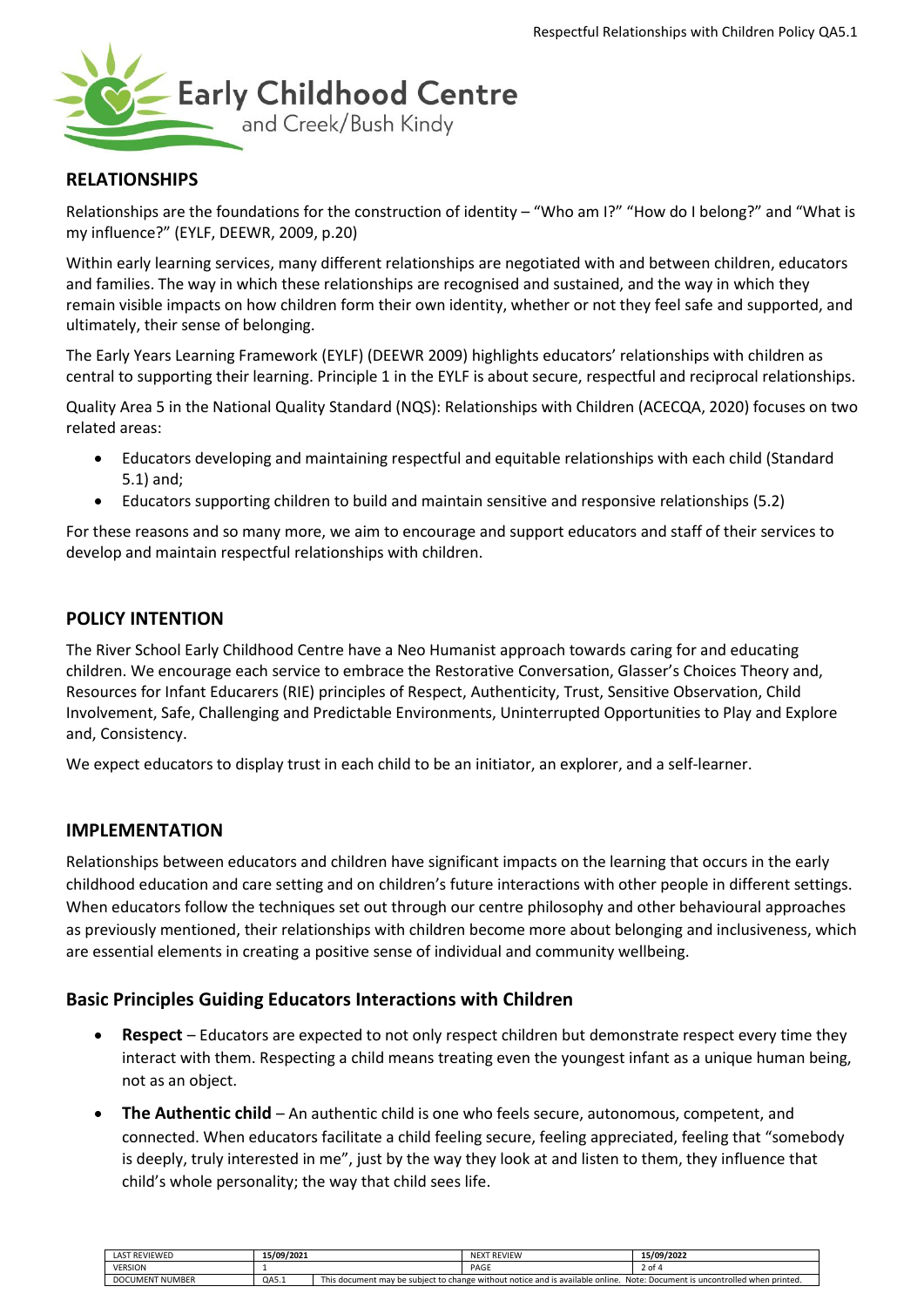

- **Trust in the child's competence** Educators should have a basic trust in the child to be an initiator, to be an explorer eager to learn what they are ready for. Because of this trust, we provide the child with only enough help necessary to allow that child to enjoy the mastery of their own actions.
- **Sensitive Observation** Our method, guided by respect for the child's competence, is observation. We observe carefully to understand their communications and needs. The more we observe, the more we understand and appreciate the enormous amount and speed of learning that happens in the early years. We become more humble, we teach less, and we provide an environment for learning instead.
- **Caregiving times: Involving the child** During caregiving activities (nappy changing, feeding, bathing, dressing etc.), we encourage even the youngest child in our care to become an active participant rather than a passive recipient of the activities. Educators create opportunities for interaction, cooperation, intimacy and mutual enjoyment by being wholeheartedly with the child during the time they spend together.
- **A safe, challenging, predictable environment** The role of an educator is to create an environment in which the child can best do all the things that the child would do naturally. The more predictable the environment is, the better it is for the child to learn.
- **Time for uninterrupted play and freedom to explore** Educators offer the child plenty of time for uninterrupted play. Instead of trying to *teach* children new skills, they should be appreciating and admiring what they are actually doing.
- **Consistency** Educators establish clearly defined limits and communicate their expectations to develop discipline. Adapted from Magda Gerber © 1998.

Just as is true in adult lives, children's relationships build and grow stronger over time through everyday encounters.

# **PROMOTING RELATIONSHIPS WITH CHILDREN**

Practices that educators can use to promote relationships include:

- Showing warmth and welcome; demonstrate to children that you are happy to see them, sharing a laugh with them
- Respecting each child's uniqueness and communicating that respect to the child
- Deepening their own knowledge and understanding of all children in their care
- Providing inclusive environments where all children can participate in educational activities and experiences
- Actively looking for each child's strengths and sharing you appreciation of those with the child's family and colleagues
- Showing children that you know them well, for example by helping them to identify their feelings and offering assistance and support to deal with feelings when required or requested
- Creating and taking full advantage of one-on-one times, even if brief ones, with each child
- Trying hard to understand children's communication verbal and non-verbal and responding appropriately
- Responding respectfully and authentically to encourage children to ask questions and share their thoughts
- Remembering something a child told you and mentioning it later
- Keeping promises

| <b>LAST REVIEWED</b>   | 15/09/2021 |                                                                                                                                | NEXT REVIEW | 15/09/2022 |
|------------------------|------------|--------------------------------------------------------------------------------------------------------------------------------|-------------|------------|
| <b>VERSION</b>         |            |                                                                                                                                | PAGE        | ⊿ of 4     |
| <b>DOCUMENT NUMBER</b> | QA5.1      | This document may be subject to change without notice and is available online.<br>Note: Document is uncontrolled when printed. |             |            |